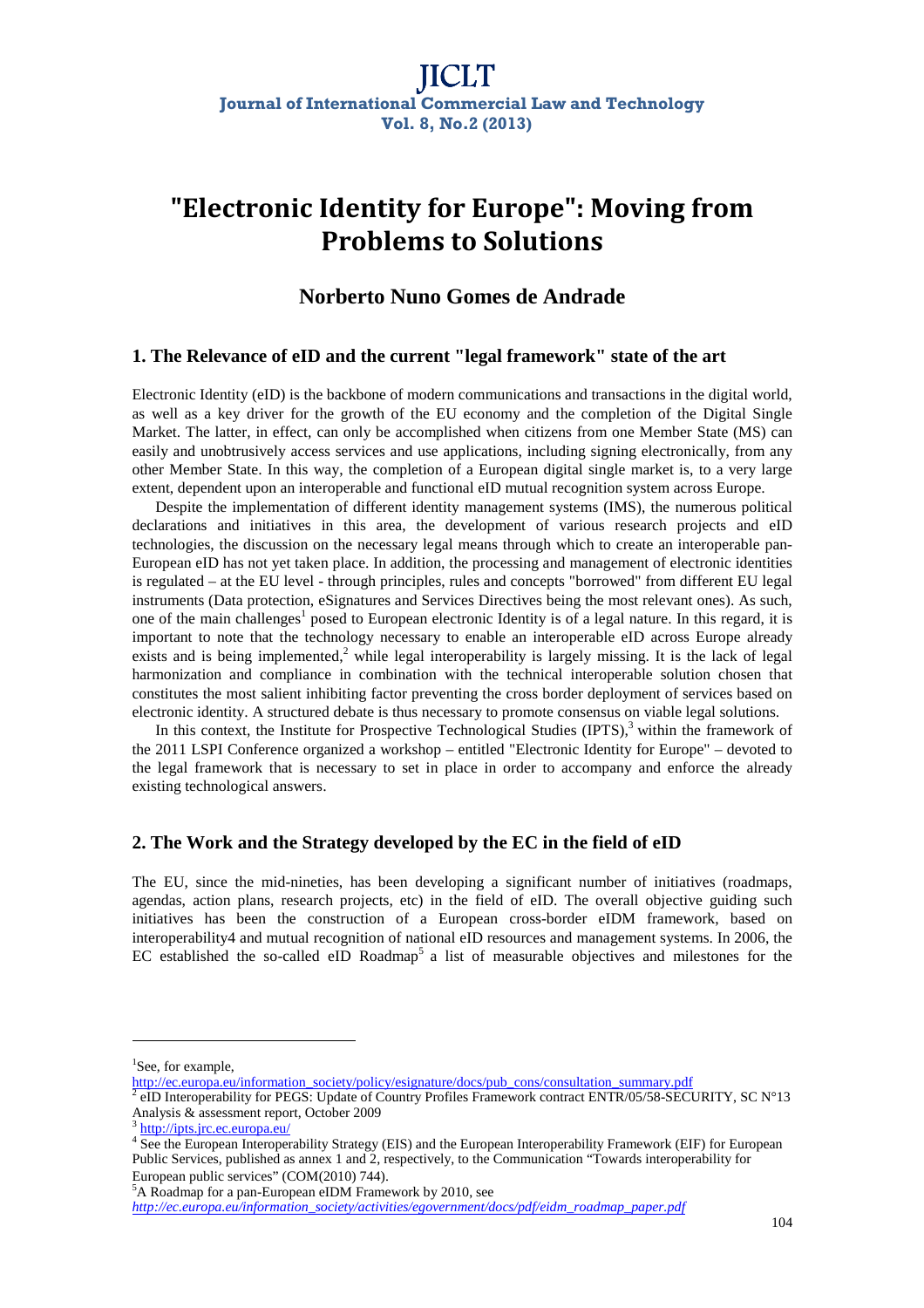#### *"Electronic Identity for Europe": Moving from Problems to Solutions*

construction of such framework. It later reconfigured the objectives with the launch of the Digital Agenda, $6$  presenting two important key actions in the field of eID:

- the proposal for a Council and Parliament Decision on mutual recognition on e-identification and e-authentication across the EU based on online 'authentication services' to be offered in all Member States;
- the proposal for a revision of the eSignature Directive<sup>7</sup> with a view to provide a legal framework for cross-border recognition and interoperability of secure eAuthentication systems.

In terms of implementation, the EC has been pursuing the construction of an interoperable European eIDM reality through a research-focussed, gradual, step-by-step approach, addressing first specific sectors before expanding to all sectors. The paradigmatic example of this gradual approach is the Stork Project,<sup>8</sup> which is implementing a number of specific cross-border pilot applications and services (supporting eID tokens from multiple projects). In each of the planned pilots, participating countries agree to mutually recognise each other's means of identification and authentication (which can, afterwards, serve as a model for other types of applications and services).

In terms of strategy, the construction of a European eIDM framework has been based, until now and to a very large extent, on the interoperability of eSignatures in the context of the provision of public services. The emphasis has thus been on eSignatures, identities created through formal validation processes (formal identities) and public sector applications.

# **3. Adopting a broader perspective: the idea of a dedicated European eID Legal Framework**

The workshop on Electronic Identity for Europe was built upon the work developed previously by the IPTS in this area<sup>9</sup> and aimed to raise consensus on the adoption of a broader perspective in framing the debate on the regulation of eID in Europe. In arguing that eSignatures, formal identities and public sector applications constitute only a part of a larger identity ecosystem for which there is no current regulatory framework, the workshop proposed the idea of a specific and dedicated European legal framework for eID as the central theme for discussion. The workshop thus focussed on a broader picture, looking at how a full-scale European legal framework could regulate a cross-border, mutual recognition system of eidentification and e-authentication in the EU. Before summarizing the papers presented by the legal experts participating at the workshop, it is worth listing the main challenges and questions that the idea of a specific and comprehensive legal framework for eID in Europe poses.

# **4. eID Legal Framework: Challenges and Questions**

The construction of a European dedicated eID legal framework assumes complex contours that need to be addressed. The objective of the workshop was to delve into such complexity and propose solutions. In addition to the important technical, semantic and organizational steps that have been taken vis-à-vis the construction of an interoperable eIDM infrastructure within the EU, the workshop suggested new ways and means to legally frame and regulate such cross-border infrastructure and network of identity resources. Among the many unresolved challenges and questions involved in the development of a specific legal framework for eID, the workshop pointed out the following ones:

 $\overline{a}$ 

<sup>6</sup> European Commission, "Communication from the Commission - a Digital Agenda for Europe," (Brussels: European Commission 2010).

<sup>&</sup>lt;sup>7</sup> Directive 1999/93/EC of the European Parliament and of the Council of 13 December 1999 on a Community framework for electronic signatures

www.eid-stork.eu

<sup>&</sup>lt;sup>9</sup> Wainer Lusoli, Ioannis Maghiros, and Margherita Bacigalupo, "eID Policy in a Turbulent Environment: Is There a Need for a New Regulatory Framework? ," *Identity in the Information Society* 1, no. 2 (2009).; Norberto Nuno Gomes de Andrade, "Towards a European eID Regulatory Framework. Challenges in Constructing a Legal Framework for the Protection and Management of Electronic Identities," in *European Data Protection : In Good Health ?*, ed. Serge Gutwirth, et al. (Springer, 2012 - forthcoming).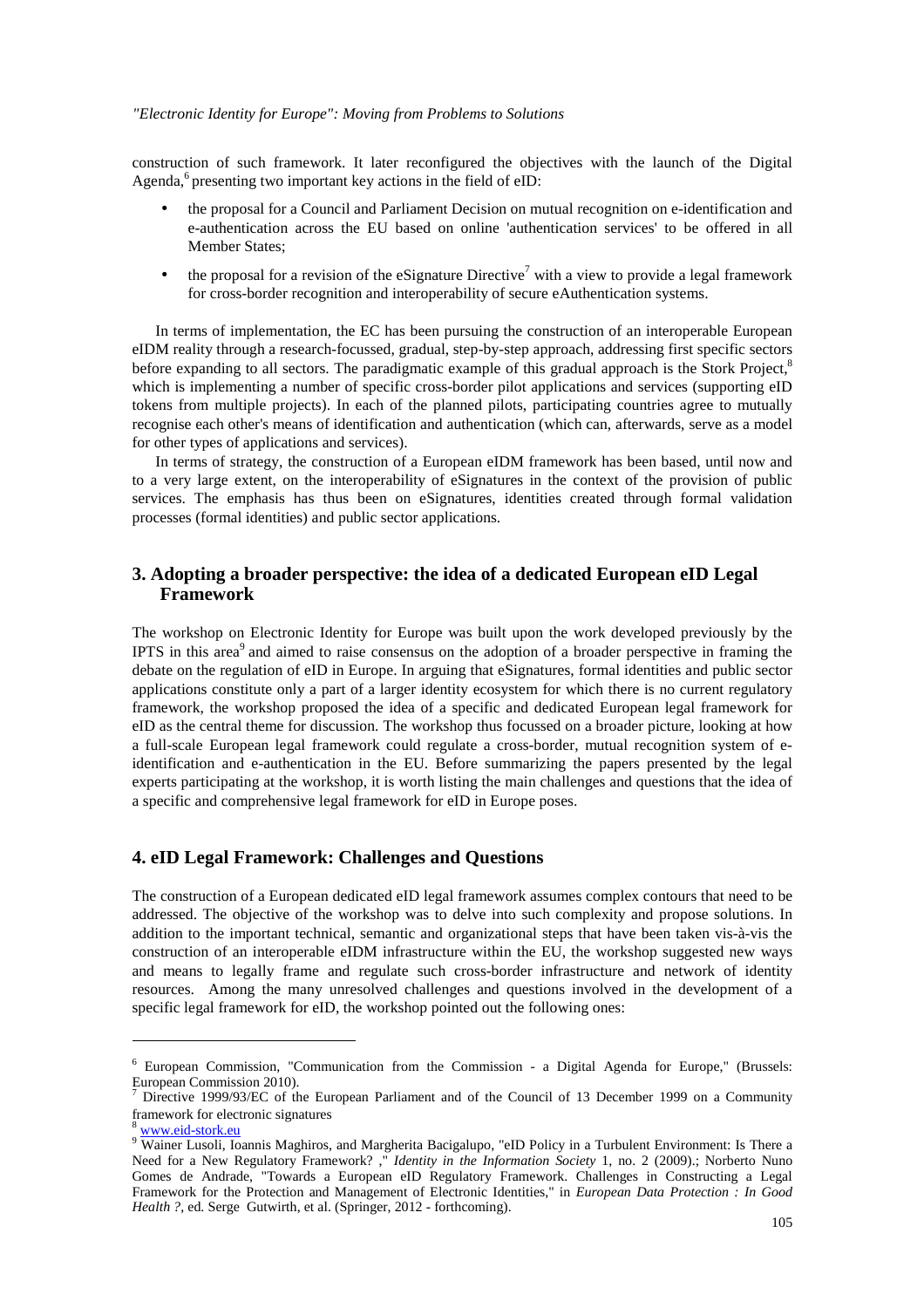#### *N. Nuno Gomes de Andrade*

- *Techno-legal integration:* How should national identity management systems, along with their architecturally different infrastructures, be articulated within the umbrella of an appropriate and specific European eID legal framework? How should such a legal framework enable the 'legal interoperability' of authentication processes involving different Member States (with identities issued by one MS being authenticated to access services in another MS)? How should an eID legal framework regulate the information flows of identity-related data across Europe in a privacy-controlled manner?
- Liability of actors: What kind of legal framework should be put in place in order to clarify the assignment of responsibilities and liabilities to the various relevant actors involved in the processing of identity resources: end-users, identity providers, relying parties, service providers?
- *User-centricity:* How can the principle of user-centricity, and the need to provide the end-users with greater control over their own identity, be reconciled with the need to enable swift and simple identification/authentication processes across the EU (as automated exchanges of identity information can be more efficient and user-friendly, avoiding the imposition of unnecessary burdens on the end-user )?
- *Anonymity and Pseudonimity*: How can anonymity and pseudonimity be provided and conciliated with the need for *identifiability* (for the compliance with contractual obligations, law enforcement purposes, etc)? How could an eID legal framework encompass eIDM systems that allow for a spectrum of different identification and de-identification possibilities, ranging from full and unique assertion of identity to the creation of pseudonyms and the option for anonymization? What are ex-ante implications on the existing legal framework?
- Based upon the idea of a specific legal framework for eID, the workshop counted with the presence of six legal and policy experts in the area of electronic identity, providing a platform for discussion that involved the following themes and issues: (a) the important role of Human Rights in the regulation and protection of digital identity involvement (Prof. Paul De Hert); b) the shortcomings of the current eSignatures directive and the need to move towards a comprehensive legal framework for eID (Dr. Hans Graux); c) a concrete proposal for a future EU ID model (Prof. Patrick Van Eecke); d) legal issues raised by social networks as providers of digital identity (Prof. Omer Tene); e) identity assurance schemes, the role of consent and users' control over personal data (Prof. Edgar Whitley); f) governance models and structures implementing eID frameworks in Europe (Dr. Tobias Mahler).

In the following each of the experts' contribution to the workshop are briefly described.

#### **Prof. Paul De Hert (Vrije Universiteit Brussel) eID: A Human Rights perspective**

Prof. De Hert pursued a Fundamental Rights perspective to his study of electronic identity. Based upon recent developments in the field of human rights (treaties and case law), the speaker developed the idea of a right to digital identity, discussing its shortcomings as well as its advantages and feasibility. Prof. De Hert offered two technological-oriented scenarios regarding possible future developments in the field of eID, presenting interesting and stimulating theoretical perspectives on the important role that law (in particular human rights law) could play in the protection and management of electronic identities.

#### **Dr. Hans Graux (time.lex) Rethinking the e-signatures Directive: Moving towards a comprehensive legal framework for eID**

Dr. Hans Graux's presentation explored the possible avenues for the creation of a legal framework for e-Authentication, discussing – in this context - the revision of the European eSignatures Directive (eSig directive). The latter, as argued by the expert, does not provide a material legal framework for electronic identification and authentication services, covering only one possible application of certification services in detail: electronic signatures. The directive, in this respect, fails to comprehensively address other services using, or ancillary to, electronic signatures, such as electronic identification, time-stamping services, long-term archiving services, electronic registered mail, or signature validation services. The current review of the eSig directive was depicted as an opportunity to remedy this issue. Based on such idea, Dr. Hans Graux proposed to broaden the current legal framework to ensure that certification services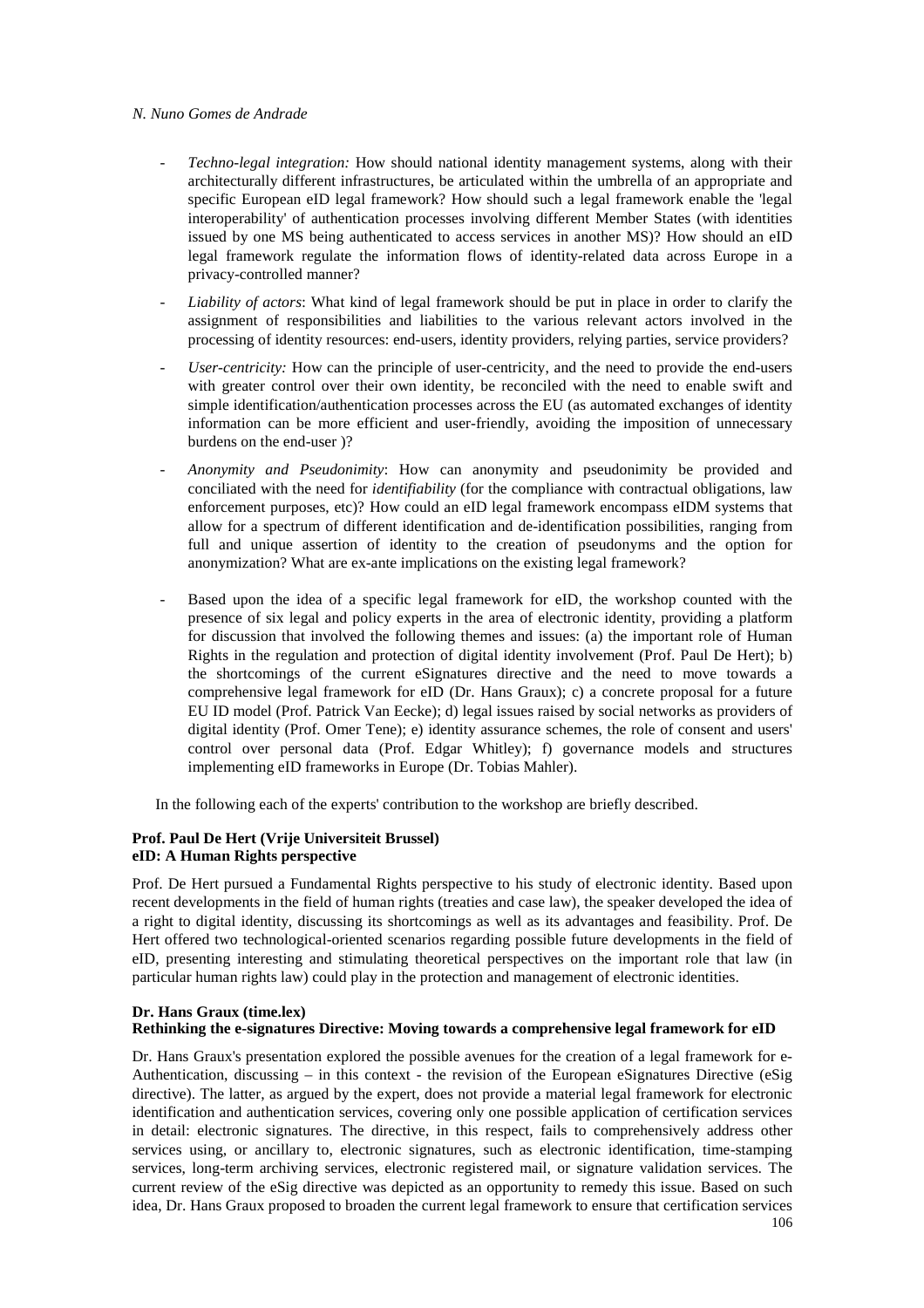(thus including electronic identification) are more comprehensively covered and to avoid further barriers in the internal market. In this context, the expert discussed an ambitious vision for a future legal framework for IAS services in Europe, putting forward – in specific details – the idea of an "e-Authentication Directive," within which electronic identification would be considered an e-authentication service.

#### **Prof. Patrick Van Eecke (DLA Piper) EU future electronic identification, authentication and signature policy**

Prof. Van Eecke proposed a new model for an EU future electronic Identification, Authentication and Signature policy (IAS), naming it "EU ID." One of the most interesting aspects of the proposed model is the fact that it follows the same principles of the .eu Top Level Domain (TLD). As such, the model presents a number of advantages. Firstly, it is based upon a regulation and not a directive (avoiding thus all the hurdles and delays involved in the implementation of the latter by the various MS). Secondly, the presented scheme consists of a more flexible and agile governance model, within which the standard setting and the international alignment would be carried out by an agency. Thirdly, and from a policy perspective, the EU ID framework would be configured according to the principles of scalability, voluntariness and subsidiarity. The model, in this respect, would not only have the potential to trigger an IAS market at the EU level, but it would also be able to co-habit with other eID policy frameworks (such as in the area of eGovernment), as well as with other general IAS frameworks (eSignature, eArchiving, etc). From a user perspective, the system would allow users to choose their identity providers (CSP), independently from service providers (relying party) in order to receive their service. Users, in this way, would not communicate their personal details directly with the relying party, as identity providers would act as a trusted third party that authenticates and stores user's information. In conclusion, the system would operate as a "user-centric" identity management system, endowing users with greater control over their personal information.

#### **Prof. Omer Tene (College of Management School of Law, Rishon Le Zion) Me, Myself and I: Aggregated and Disaggregated Identities on Social Networking Services**

Prof. Tene, in his presentation, explored some of the legal issues arising from the transformation of SNS operators to providers of digital identity. In particular, Prof. Tene identified and developed the following legal issues: neutrality, deletion, portability and disaggregation vs. aggregation of online identities.

The speaker addressed, firstly, the wide degree of control that SNS enjoy over complete vectors of our identity and how these operators are able to influence what content users consume on the web and how they are portrayed online. Prof. Tene addressed this issue as (lack) of neutrality problem, drawing the attention to the little information we have regarding the logic and the considerations underlining SNS's decision-making process. Another important theme was the deletion of one's digital identity and its legal implications. In this context, the speaker addressed the question of the deletion of user accounts by SNS operators (namely the pseudonymous ones), as well as the attribution of a so-called "right to be forgotten" to users with respect to content stored on a SNS. Such right, in fact, has emerged as one of the central tenets of the European data protection framework revision. Another important issue raised by Prof. Tene concerned data portability, and in particular portable online identity. The latter enhances transactional efficiencies, but it also creates privacy and security concerns. While data portability reduces the risk of "lock in" and concentration of power, it nevertheless challenges the protection of third parties' personal data under shifting privacy policies. As a last topic of analysis, the expert emphasized the need to allow users to maintain disaggregated identities and obtain authorizations on an anonymous or pseudonymous basis. In this respect, SNS operators should ensure, on the one hand, the portability of credentials (which contribute to the development of an aggregated identity); while, on the other, they should also provide users with the means to disaggregate their different identities, namely their pseudonymous ones. Such recommendation entails a significant change in SNS policies, as they currently outlaw both use of pseudonymous and active disaggregation of identities.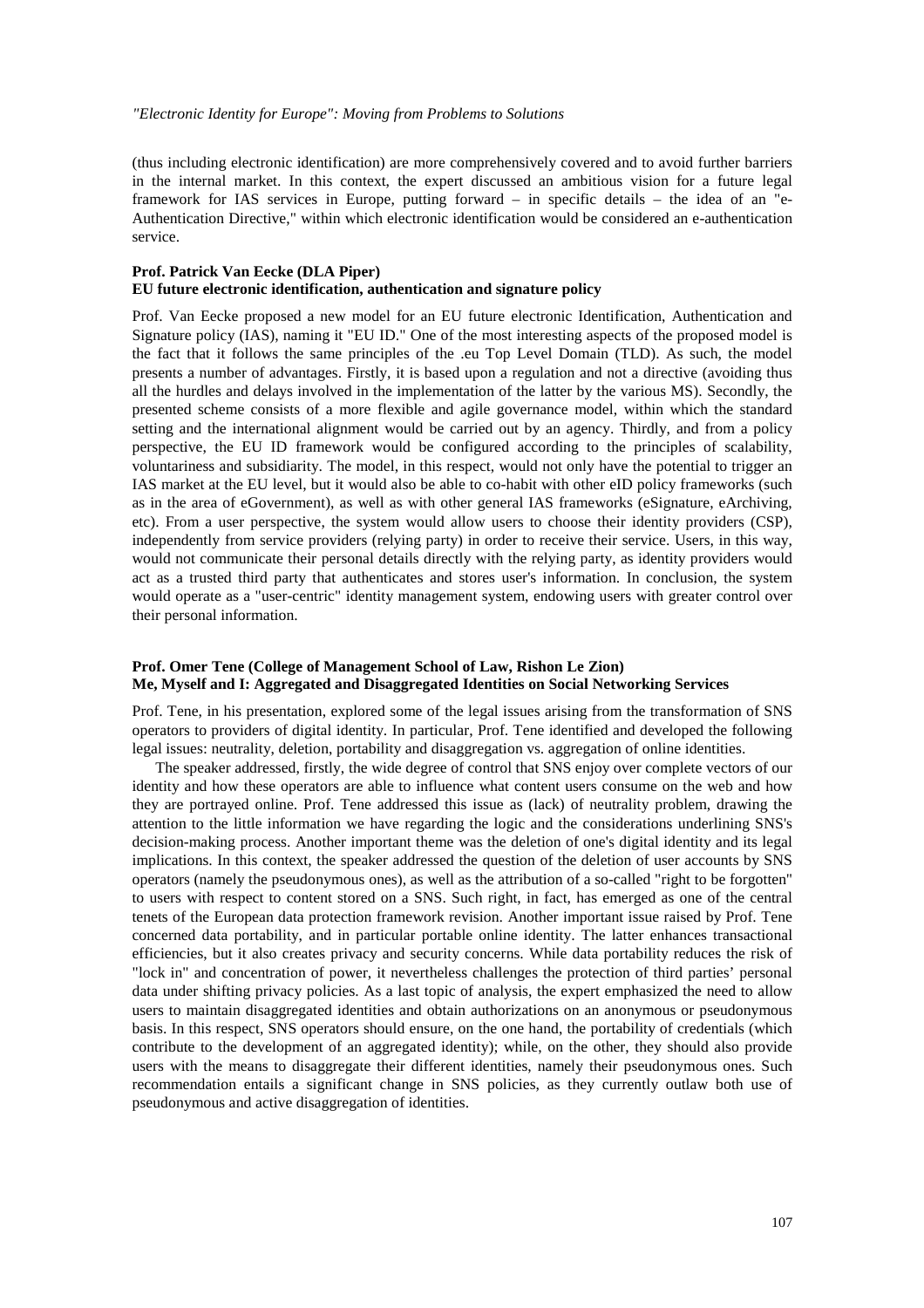#### **Prof. Edgar Whitley (London School of Economics and Political Science) Enabling customer–centric identity assurance: A role for dynamic–consent?**

Prof. Whitley depicted the marked shift that has been taking place in the UK in recent years from government–centric identity management schemes to citizen– or customer–centric identity assurance schemes. As explained by the speaker, identity assurance aims to allow customers to have effective control over their personal data by minimising the amount of (identity-related) data to be disclosed to third parties and allowing customers to choose which additional data needs to be shared with them.

In this context, the expert explored the role that consent can play in such a scheme. Consent was described as a core principle of most data protection regulation but one which is legally problematic as it is not always required for the processing of data. Moreover, Prof. Whitley added that there is growing evidence that consent is an ineffective mechanism for online transactions as it is rarely truly informed and freely given. Drawing on the work of the EnCoRe project (www.encore-project.info) the speaker argued that many of these limitations can be addressed by considering a technologically leveraged notion of consent, which has been named as "dynamic–consent." Dynamic–consent recognises that the initially given consent might not be completely informed or freely given, while EnCoRe–enabled "dynamic– consent" supports the revocation of consent using secure and tested advanced cryptographic techniques operating within a regulatory and compliance regime. This approach, as pointed out by Prof. Whitley, can enhance customer control over their personal data in the context of identity assurance and hence their confidence in participating in such a scheme.

#### **Dr. Tobias Mahler (Norwegian Research Center for Computers and Law) Governance Models for Interoperable eID**

Dr. Tobias Mahler focussed his presentation on the various governance models and structures implementing eID frameworks in Europe. This spans from primarily state-driven eIDs to different degrees of public-private collaborations, in which both private and public entities collaborate together in the provision and use of eIDs. Rather only than depicting the variety of implementations and governance models in Europe as a challenge (and arguably a barrier) for interoperability, the speaker affirmed that such variety could also be viewed as an illustration of some of the breadth of available options and solutions for the future governance of eID in Europe and beyond. In such context, Dr. Mahler briefly examined some of the existing European eID frameworks including solutions for interoperability challenges, with a particular focus on the Nordic countries.

Further to the existing eId models, the speaker argued that inspiration for the governance of eID in Europe could also be found in existing models used in the context of other electronic identifiers (such as domain names and email addresses, IP addresses, RFID tags, and telephone numbers). These provide evidence for a wide variation of governance models, including some with broad multi-stakeholder participation. Moreover, and as a working hypothesis, Dr. Mahler argued that some of these models may even be used to structure the provision of eID in Europe. Along these lines, a multi-stakeholder governance approach could facilitate competition and contribute to innovation, as evidenced in other sectors. Furthermore, such a governance model could even include intermediaries with a core focus on interoperability, who might be able to address and manage some of the existing inconsistencies between different eID implementations in Europe, thereby allowing sufficient flexibility to facilitate interoperability with other non-European eIDs in the future.

## **5. Conclusion**

By drawing together such a panel of knowledgeable and prestigious legal and policy experts, the workshop succeeded in presenting and debating the idea of a specific and dedicated European eID legal framework, addressing the various legal aspects involved in the construction of such regulatory framework. The presentations delivered at the workshop were particularly original and bold. In effect, all of the presentations went beyond the mere identification of problematic areas and challenges in the field of eID, delivering instead original and concrete solutions to the identified challenges. While conscious of the difficulties and complexities surrounding the implementation of a dedicated eID legal scheme in Europe, the workshop participants agreed on the pressing need to revise the current regulatory framework, contributing to such purpose with a set of innovative and ambitious legal proposals, which